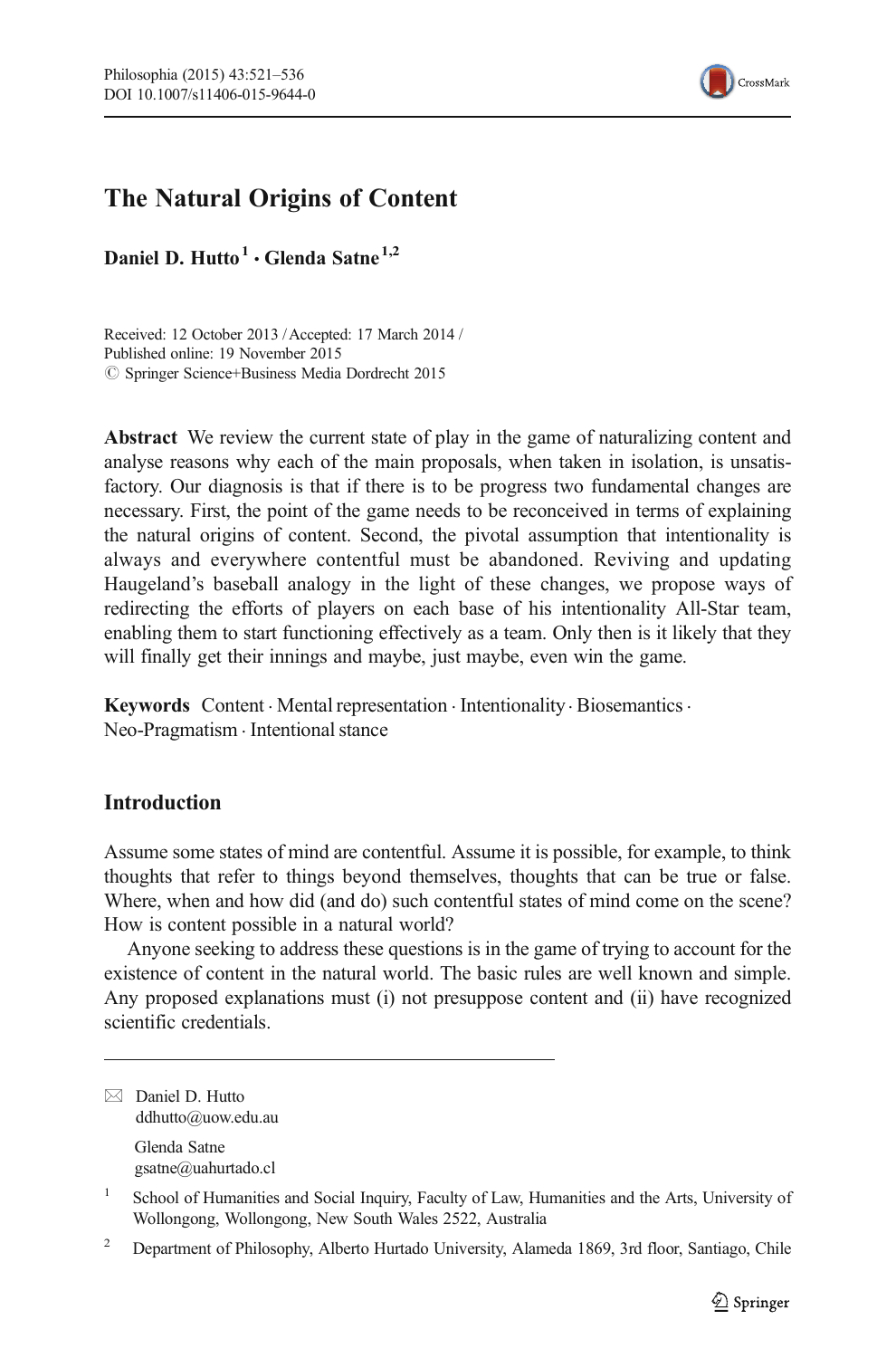What's the current state of play? How are things shaping up in the field? Not fantastically well it appears, despite renewed interest and excitement about the prospects of solving this problem in recent decades. A big picture view of the contributions of the key players in this game makes this evident.

### Back in the Ballpark

In his classic 1990 paper, 'Intentionality All Stars', Haugeland deployed a baseball metaphor in order "to outline and compare several of the main positions, and to name some of their foremost defenders – to chose, in effect, an *All-Star Team* for the intentionality game" (Haugeland [1990,](#page-14-0) pp. 386–7).

Haugeland's ballpark had three main types of defensive player, recognizing the risk of caricature. In similar tongue-in-cheek fashion, we follow Haugeland's lead in branding these three main types as neo-Cartesians, neo-Behaviourists and neo-Pragmatists. Neo-Cartesians, covering first base, are committed to the idea that "original intentionality is the province exclusively of contentful ... mental states" (Haugeland [1990](#page-14-0), p. 388). For some Cartesianism has unwelcome connotations whereas others wear the label proudly (Fodor [2008](#page-14-0), p. 12). For our purposes naturalists will qualify as a neo-Cartesian just in case, like Fodor, they give priority in the explanatory order to mental contents, treating them as original and prior to the existence of sociocultural practices. Guarding second base are neo-Behaviourists. Their defining characteristic is that they are "suspicious of determinate (concrete) mental states; but, unlike paleo-Behaviorists, they take intentional ascription very seriously^ (Haugeland [1990,](#page-14-0) p. 395). Finally, defending third, we find neo-Pragmatists who advocate that Bcontentful tokens, like ritual objects, customary performances, and tools, occupy determinate niches within the social fabric – and these niches 'define' them as what they are. Only in virtue of such culturally instituted roles can tokens have contents at all^ (ibid, p. 404).

Apart from providing this helpful schema for locating three distinct approaches for addressing the question of how to naturalize content, Haugeland also offered a handy criterion for distinguishing between those occupying the outfield and infield. For him those closest to the action are those with the more developed and well worked out naturalistic theories of content.<sup>1</sup> Bearing this in mind, our interest – as was Haugeland's in 1990 – is firmly focused on what's happening in the infield. So looking around the field, how is the game shaping up today?

# First Base: Neo-Cartesianism

Noticeably, there has been a lot of action around first base. The line-up of some of the main players has changed. When Haugeland wrote in 1990, he identified Fodor, Pylyshyn and Field as the most promising defenders of neo-Cartesianism. Since then

 $1$  Searle [\(1992\)](#page-15-0) is squarely in the outfield, on the far right because his biological naturalism is explanatorily hollow (see Hutto and Myin [2013,](#page-14-0) ch. 7). For similar reasons, Haugeland [\(1990\)](#page-14-0) placed Skinner on the warning track – up against the wall in center field, and observed that "Richard Rorty and Jacques Derrida are out in left field. They both play pretty deep, Derrida perhaps closer to the foul line. The position in a nutshell: talk about mentality and intentionality is just that:  $talk$  (p. 387).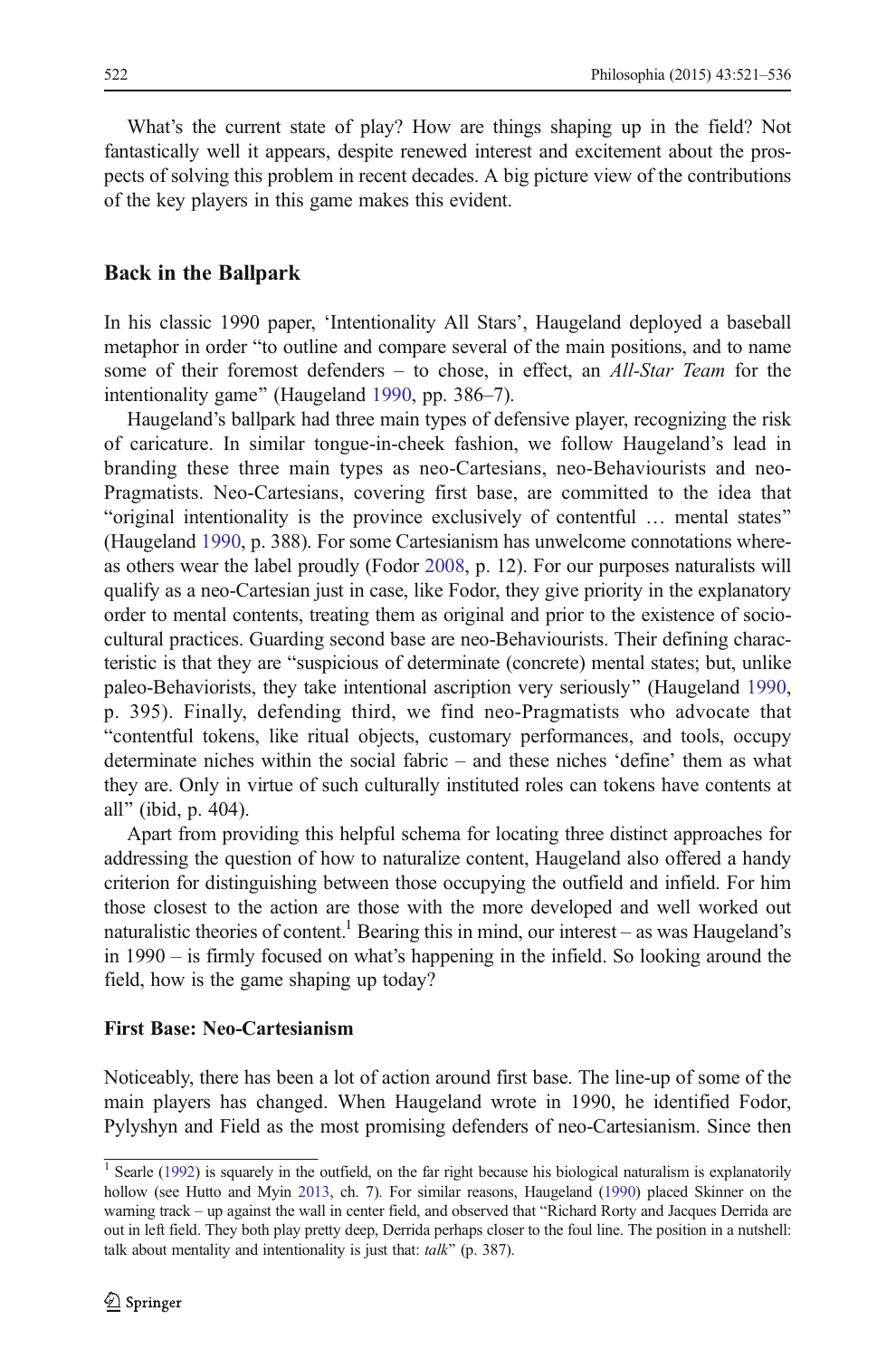substitutions have become necessary. Fodor, who has been actively defending first base, has consistently dropped the ball. Godfrey-Smith ([2006\)](#page-14-0) provides a useful historical commentary. He helpfully reminds us why Haugeland was justified in identifying Fodor as star player back in 1990 while highlighting the serious decline in Fodor's fielding performance since then:

from the early 1980s to the early 1990s was the heyday of the program of giving naturalistic theories of mental representation. The work was pervaded by a sense of optimism; here was a philosophical problem that seemed both fundamental and solvable … Fodor who once had detailed solutions to offer on a regular basis now seems to express only a vague hope that some form of informational semantics will succeed (2006, p. 42).

However, Godfrey-Smith's [2006](#page-14-0) report is now importantly out of date. For since then Fodor has grown sceptical of the need to give a naturalized theory of content in anything like the standard neo-Fregean form that he once sought for. He recently revealed that:

The main change in my views over the (many, many) intervening years is that I now think we should also discard a thesis that most philosophers hold explicitly and that cognitive science has never considered denying: that words, concepts and the like have 'senses' (meanings, contents, etc.) as well as referents (Fodor [2013\)](#page-14-0).

In what might be regarded as a remarkable shift of views, Fodor and Pylyshyn  $(2015)$  now hold that "Quine was right: ... meaning should be viewed as a suspect notion for purposes of serious theory construction" (p. 50). By their lights, "Like the Loch Ness Monster, meaning is a myth" (p. 58). At first glance, these statements might lead to some confusion about which base Fodor and Pylyshyn are now really covering. In fact they are still seeking to naturalize content in a neo-Cartesian way, it is just that they now conceive of content in thoroughly non-Fregean terms (see also Rupert [2011\)](#page-15-0).

Fregean content is intensional (with an  $s$ ) – "something's content is not the same as what it is about or represents, but rather determines what it is about or represents: thus if two things have the same content, the what they are about or represent is the same, but not vice versa" (Haugeland [1990](#page-14-0), p. 384). There are other views of content available. Russell, for example, imagined that the basic units of content are terms (or concepts, as many would call them today) with which we can be intellectually acquainted. Terms can combine via external relations to form propositions – structured entities of thought that can be true or false. Russell's view of content differs importantly from Frege's. For him, terms and propositions not only constitute the ultimate bedrock of the world they are also potential contents of thought; content is thus not identified with the manner of apprehending what is thought about.

In going against Frege, Fodor and Pylyshyn – while doubtlessly still active, star players – have clearly adopted an unorthodox way of trying to defend first base. It remains to be seen if rejecting Frege will help, but there are reasons to suspect it won't overcome the fundamental problem. On the face of it, it is difficult to see how putting unreduced content into the world adds up to, or advances the prospects of, a naturalistic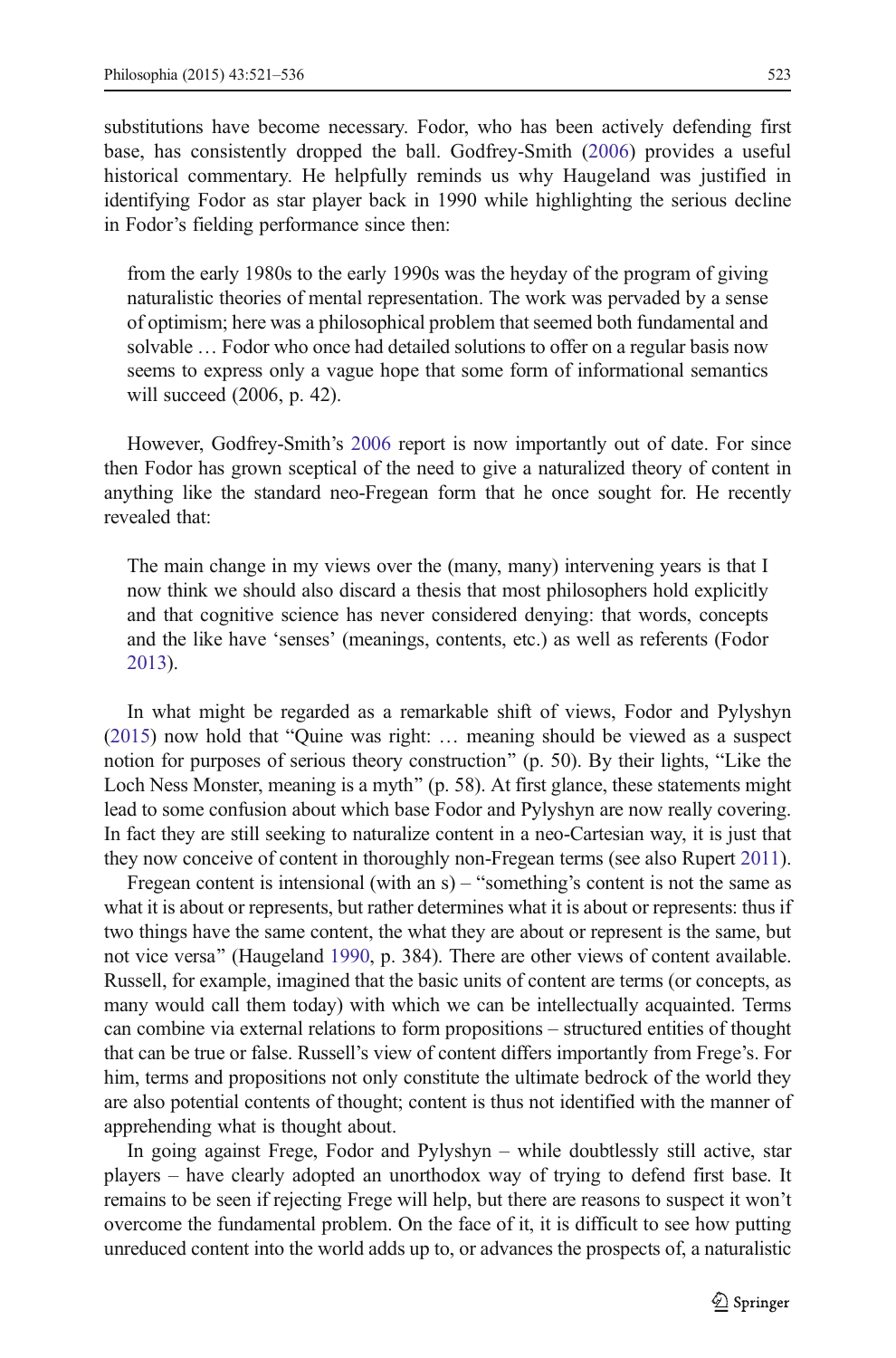theory of content. It does not in any transparent way show how we get from the nonsemantic to the semantic. The worry is that this approach will either (i) presuppose rather than explain content – by putting the content in the world – or (ii) leave us without a story about how non-semantic causal interactions with non-contentful worldly items suffices for, or otherwise gives rise to, contentful representations.

Teleosemantics is undoubtedly the most popular way of defending first base today, advanced in different forms by Dretske [\(1988\)](#page-14-0), Papineau [\(1987\)](#page-15-0) and Millikan [\(1984,](#page-14-0) [1993,](#page-14-0) [2004,](#page-15-0) [2005](#page-15-0)). Simply put, the project of teleosemantics is to show how "teleology turns into truth conditions" (McGinn [1989,](#page-14-0) p. 148). Its most developed proposal gets its expression in Millikan's writings. On her view, very roughly, a device has the teleofunction of representing Xs if it is used, interpreted or consumed by the system because it has the proper function of representing the presence of Xs. Proper functions are called upon to explain how it is that content is fixed by what organisms are supposed to do in their consumptive activity as opposed to what they are merely disposed to do. Invoking biological norms, teleosemanticists seek to explain representational properties without residue in naturalistic terms; by appeal to standards set, for example, by natural selection and individual learning and training.

Teleosemantics is, far and away, the favourite neo-Cartesian strategy; widely regarded as "the most promising" (Ritchie [2008,](#page-15-0) p. 161; Cash [2008](#page-14-0), p. 104). Some aficionados go further, maintaining that teleosemantics is simply 'inevitable'; the only possible way for neo-Cartesians to naturalize content. This claim will look compelling to anyone who holds, as Rosenberg does, that naturalism's "best resource, perhaps its only resource, for solving the basic problem of intentionality certainly seems to be Darwin's theory of natural selection" (Rosenberg [2013,](#page-15-0) p. 3).

Despite such buoyant assessments, there are serious reasons to doubt that teleosemantics can really defend first base properly. There is widespread agreement – amongst those with remarkably diverse philosophical predilections and agendas – that teleosemantics is fundamentally unable to deliver what it promises. The general consensus is that it lacks the resources for providing the required theory of mental content.

This verdict is repeatedly voiced. We are warned that: "Evolution won't give you more intentionality than you pack into it" (Putnam [1992,](#page-15-0) p. 33). This is because there is a crucial distinction between "functioning properly (under the proper conditions) as an information carrier and getting things right (objective correctness or truth)" (Haugeland [1998,](#page-14-0) p. 309). The big problem is that even if evolution is, as one might plausibly suppose, enough to explain how an organismic response can be targeted at features of the world, this falls a good distance short of what is required to explain how an organism comes to have truth-evaluable mental contents, that can be true or false.

The bottom line, as Stich observed long ago, is that "natural selection does not care about truth; it cares about reproductive success^ (Stich [1990](#page-15-0), p. 62). Nor will it help to seek simply to trade in a notion of mental content cast in terms of truth conditions for a weaker one cast in terms of accuracy or veridicality conditions. The same problem recurs: "Evolution does not care about veridicality. It does not select for veridicality per se" (Burge [2010](#page-14-0), p. 303). As Burge diagnoses it, the essential problem here is that there is "a root mismatch between representational error and failure of biological function^ (Burge [2010](#page-14-0), p. 301).

We agree. Despite failing to deliver what it promised, looking to natural selection can still deliver something – something very important for the team. We return in Section 3.1 to say more about why the widespread scepticism about the original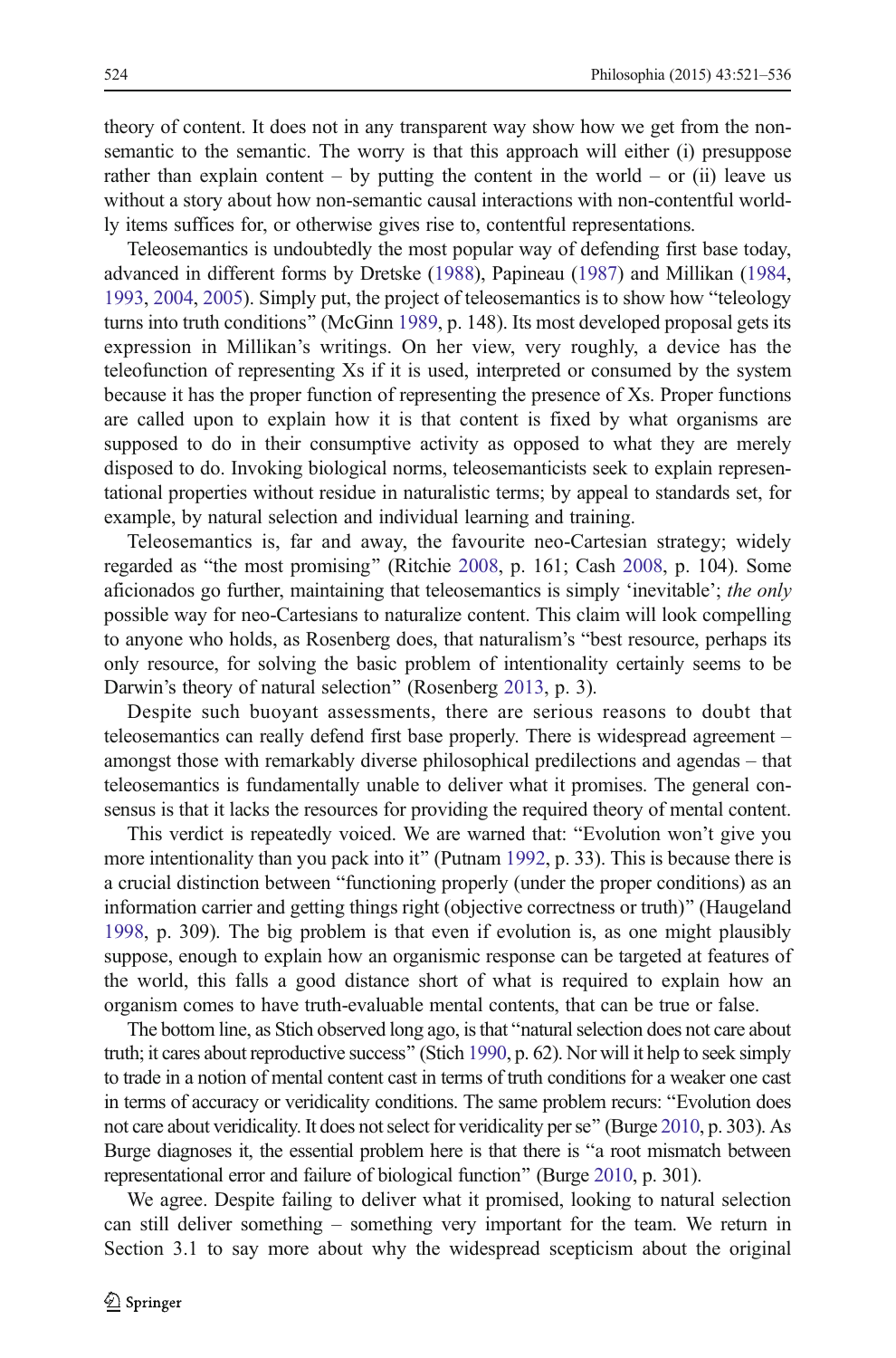ambitions of teleosemantics is justified and what, after necessary modifications, its successor can reasonably contribute to the game of explaining the natural origins of content.

All in all, as things stand today it does not look like the All-Stars can stop runners at first base. Can second basemen do better?

#### Second Base: Neo-Behaviourism

Big players – Quine ([1960](#page-15-0)), Dennett ([1985](#page-14-0), [1987](#page-14-0)) and Stalnaker [\(1987\)](#page-15-0) – covered second base in Haugeland's day. Their contribution was to recognize that making progress on the question of how to naturalise content requires giving pride of place to our practices of ascribing content. Second basers bid us to focus on the conditions under which we interpret a system's behaviour as contentful. It is only in the context of such ascriptions that content shows  $up$  – only in that context can the question of content even arise. The explanatory starting point and style of play at second base is, for this reason, fundamentally different to that at first base.

As a way of naturalizing content, the second base strategy has always perplexed others on the team, and many in the stands. There is a serious puzzle at the heart of these proposals. Fundamentally, "neo-behaviorists ... must ascribe content" (Haugeland [1990,](#page-14-0) p. 395). A condition on making such ascriptions is that interpreters are able to adopt a stance from which the behavior of some system is regarded as contentful. Yet, famously, it is not clear how the requisite interpretative capacity that makes content ascription possible can be explained if one only sticks with the frugal resources of what Shea ([2013](#page-15-0)) labels 'mere' ascriptionism. Mere ascriptionism commits to the idea "that content is no more than a useful notation that makes the system comprehensible to the interpreter, with no further reality in the system" (Shea [2013](#page-15-0), p. 498).<sup>2</sup>

A classic second-base response is to insist that talk of 'mere' ascriptionism is misplaced. As long as it is predictively and explanatorily useful to ascribe content to any system there is "no theoretically motivated threshold distinguishing the 'literal' from the 'metaphorical' or merely 'as if' cases^ (Dennett [2009,](#page-14-0) p. 343). There is just a continuum of cases. Taking this line seriously requires recognizing a "deep similarity" between the simplest – one might as well say the most mindless – intentional systems and the most complex (ourselves)" (Dennett [2009](#page-14-0), p. 343). Dennett's example of the former is a macromolecule.

Not all second basers go Dennett's way on this issue. For example, Cash [\(2008](#page-14-0)) who endorses Dennett's basic strategy thinks the latter "has missed (or at least significantly underplayed) an important dimension of the situation when he rests his account of intentional states on pragmatic justification of the observer's theory^ (Cash [2008,](#page-14-0) p. 120). By Cash's  $(2008)$  lights second basers owe us an account of the "ability to

 $2$  The idea that defenders of second base are committed to an utterly deflationary or mere ascriptionist strategy is inspired by Dennett's 'all there is' remarks – such as, when he writes "all there is to being a true believer is being a system whose behaviour is reliably predictable via the intentional strategy, and hence all there is to really believing that p (for any proposition p) is being an intentional system for which p occurs as a belief in the best (most predictive) interpretation" (Dennett [1987](#page-14-0), p. 29). The charge of mere ascriptionism is also licensed by his definition of intentional systems, which he insists, "does not say that intentional systems really have beliefs and desires, but that one can explain and predict their behavior by ascribing beliefs and desires to them" (Dennett [1985](#page-14-0), p. 7, emphasis added).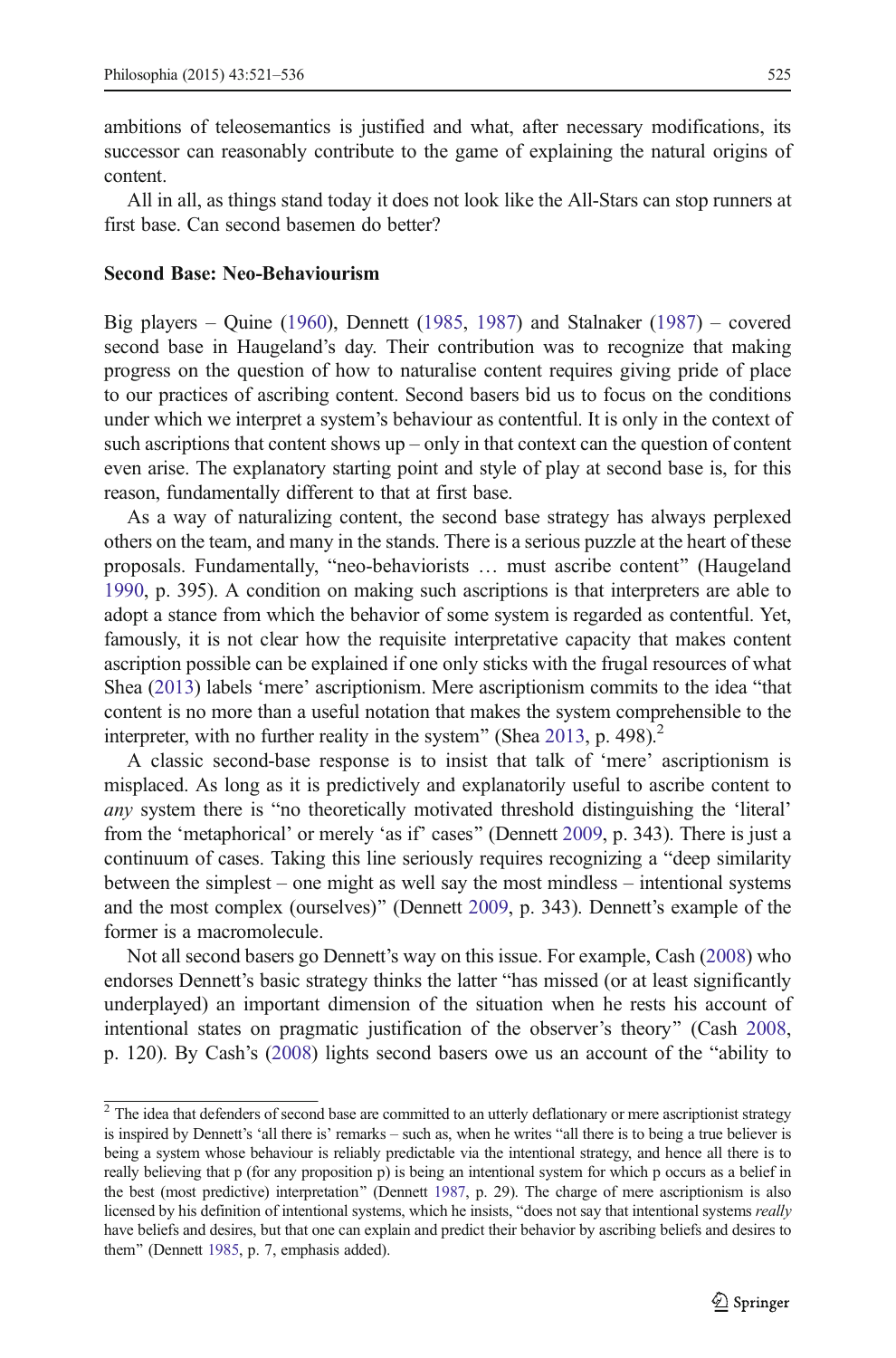ascribe intentional states to others"  $(p. 120)$ . What is needed is a developed naturalistic account of how it is possible for there to be content ascribers; how is taking up the intentional stance possible. What is needed is an explanation of how content ascribing stance-taking capacities could have arisen without presupposing the existence of content in the telling of that story.

Obviously, it is not open for second basers to doubt the reality of stances. But what is a stance? Haugeland ([1993](#page-14-0)) tells us, "on the face of it, is a kind of posture or attitude that somebody can take toward something, a specific way of regarding and dealing with it^ (p. 65). Yet stances cannot be just any sort of posture. Taking up the intentional stance involves having contentful attitudes about other systems such that one can ascribe physical properties or believed contents to them.

There are two things to note here. Firstly, not all intentional systems are capable of taking up a stance. The assumption that being able to adopt the intentional stance requires adopting genuinely contentful attitudes provides a principled basis for drawing a distinction within the broader class of intentional systems. Secondly, explaining the existence of stance-taking attitudes wouldn't be a problem if we already had a successful naturalistic account of content – say in first base terms. But if we had such an account we wouldn't be trying to stop the runner at the point of second base anyway.

The trouble is that neo-Behaviourists limit themselves to overly austere resources when trying to tell the required story about stance-taking capacities. The resources they call on – while they do not assume the existence of content – are nevertheless much too thin to explain how content and content-ascribing capacities could have come on the scene.

For example, the canonical neo-Behaviourist, Quine ([1995](#page-15-0)), makes an effort to explain how, thanks to our common biological heritage, each individual's private standards of perceptual reaction harmonize publically. Quine starts by invoking evolutionary considerations in order to explain why we react in perceptually similar ways to salient stimuli. He then extends this story by postulating further forces that ensure yet more public harmony.

The trouble is that, being a hardcore naturalist, Quine restricts himself to a very limited set of tools. He insists that we must begin only by positing the stimulation of "nerve endings rather than more distal features of the physical world ... [in order] to narrow our sights to the limited physical contacts on which our theory of the world is based" (1995, p. 18). This forces Quine to operate within a third personal, theoretical and observational framework, making inherently problematic his version of the story about how minds first meet and begin to respond to a shared world.

Lacking the right starting point it is hard to see how what second basemen have to offer could possibly explain the natural origins of content. Given these limitations defenders of second base are bereft of a convincing explanation of content. Despite helping us to get clearer about what needs explaining – thus pointing us in the right direction – neo-Behaviourism also fails to provide what is needed for a naturalistic account of content. Because of this there is nothing to stop players from the batting team happily running forward to third base. Is there any chance of stopping them at third?

#### Third Base: Neo-Pragmatism

Neo-Pragmatists hold that "mental properties are derived from social properties and not vice versa^ (Clapin [2002,](#page-14-0) p. 17). How so? In sketch, the proposal is that contentful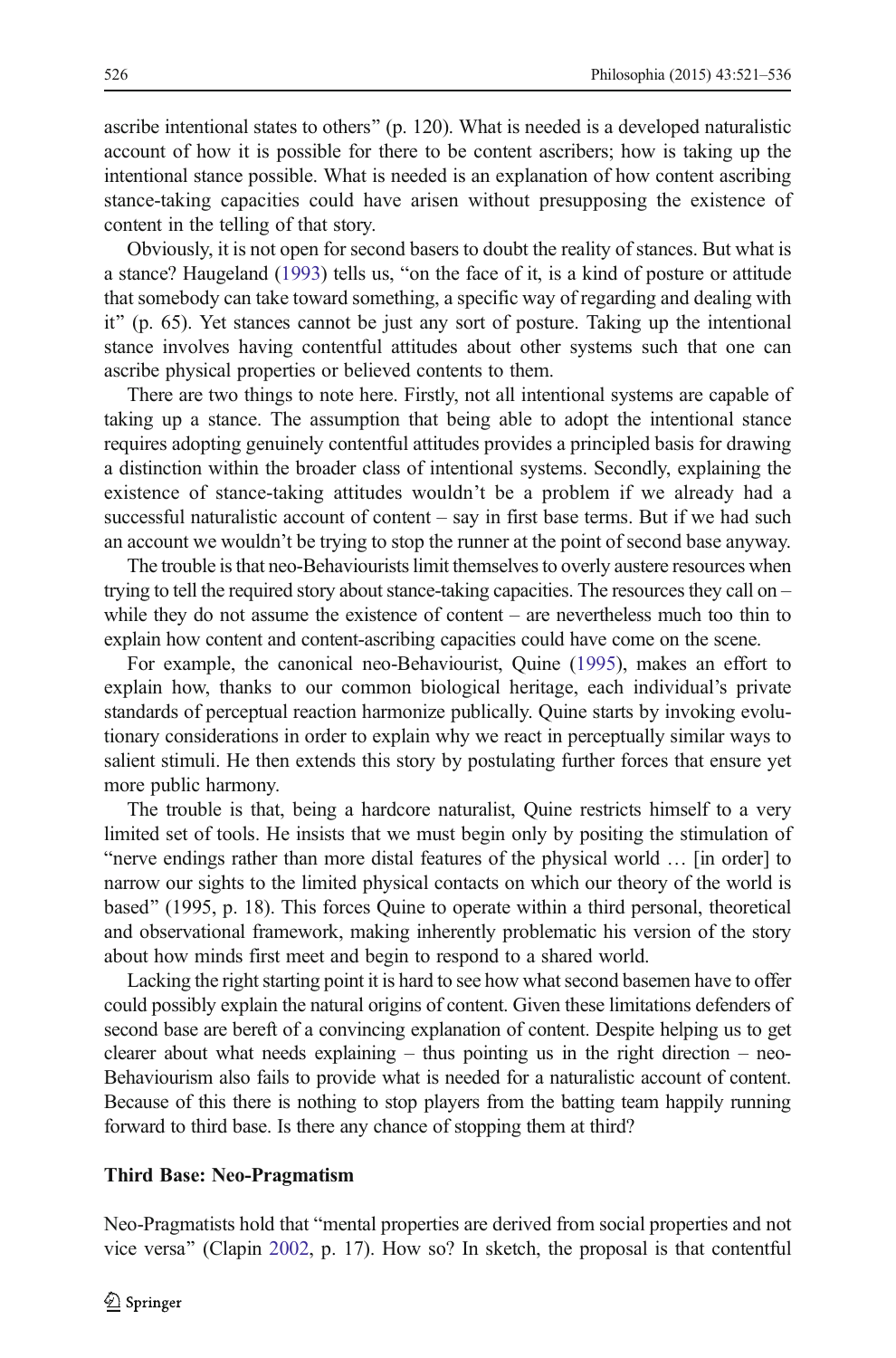states of mind develop through processes of engaging in established socio-cultural practices.

According to third basers, we can only make sense of contentful thinking in the context of shared ways of life in which social norm compliance is developed, maintained and stabilized through practices. Such practices are not only based on our shared biology but in social engagements and cultural devices that evolved over time, especially linguistic tokens, the primary bearers of semantic content. Accordingly, the capacity to have contentful thoughts depends essentially on engaging in sociocultural practices in which biologically inherited capacities are scaffolded in openended ways.

Haugeland [\(1990\)](#page-14-0) gives one of the more developed expressions of neo-Pragmatism. He posits a mechanism for social conformism – a mechanism that oils the wheels of the kinds of social engagement that makes contentful thought possible.

Metaphysically, conformism works like the mechanism of inheritance and natural selection ... it engenders a new *kind* of order ... the order and structure in cultural institutions and practices is not only vastly greater than in any genetic or adaptive ethology, but of a new and different kind – made possible by the distinctive mechanism of social conformism … whole new categories of phenomena emerge, including, … social norms and original intentionality (Haugeland [1990,](#page-14-0) p. 407).

This account of how norm-abiding practices might have arisen provides the basis for a naturalistic account of how it came to be that "tokens that have proper linguistic uses in relevant circumstances, hence play linguistic roles … serve as the primary bearers of semantic content" (Haugeland [1990,](#page-14-0) p. 410). Or again, that: "the primary bearers of content are semantically articulated symbols, occurring in appropriate dynamic patterns" (Haugeland [1990](#page-14-0), p. 412).

In order to explain the social institution of content Haugeland [\(1990](#page-14-0)) posits a mechanism of social conformism and compliance. <sup>3</sup> There is agreement that a distinctive tendency to cooperate, coupled with socio-cultural learning which is supported by environmental scaffolds, played a critical role in enabling contentful forms of cognition to emerge (Tomasello [1999;](#page-15-0) Sterelny [2012](#page-15-0)). There is on-going debate about whether a single mechanism  $-$  for social and cultural transmission  $-$  or a suite of different ones, boosted by feedback loops, lies at the heart of such developments.<sup>4</sup> Whatever the outcome of this debate, no one doubts that a capacity for social conformism will form at least part of the best explanation of how human cognition did, and does, come into being.

This conclusion fits with Tomasello's more general observation that a capacity for cumulative cultural evolution – and not mere social learning – is needed to account for human cognitive accomplishments. For only a mechanism of that sort could account for

 $3$  Thus, "when community members behave normally, how they behave is in general directly accountable in terms of what's normal in their community; their dispositions have been inculcated and shaped according to those norms, and their behavior continues to be monitored for compliance" (Haugeland [1990,](#page-14-0) p. 406). 4 Tomasello [\(1999\)](#page-15-0) gives reasons for believing "that the amazing suite of cognitive skills and products

displayed by modern humans is the result of some sort of species-unique mode or modes of cultural transmission. The evidence [for this] ... is overwhelming" (p. 4). Sterelny [\(2012](#page-15-0)) argues the story will turn out to be much more complex.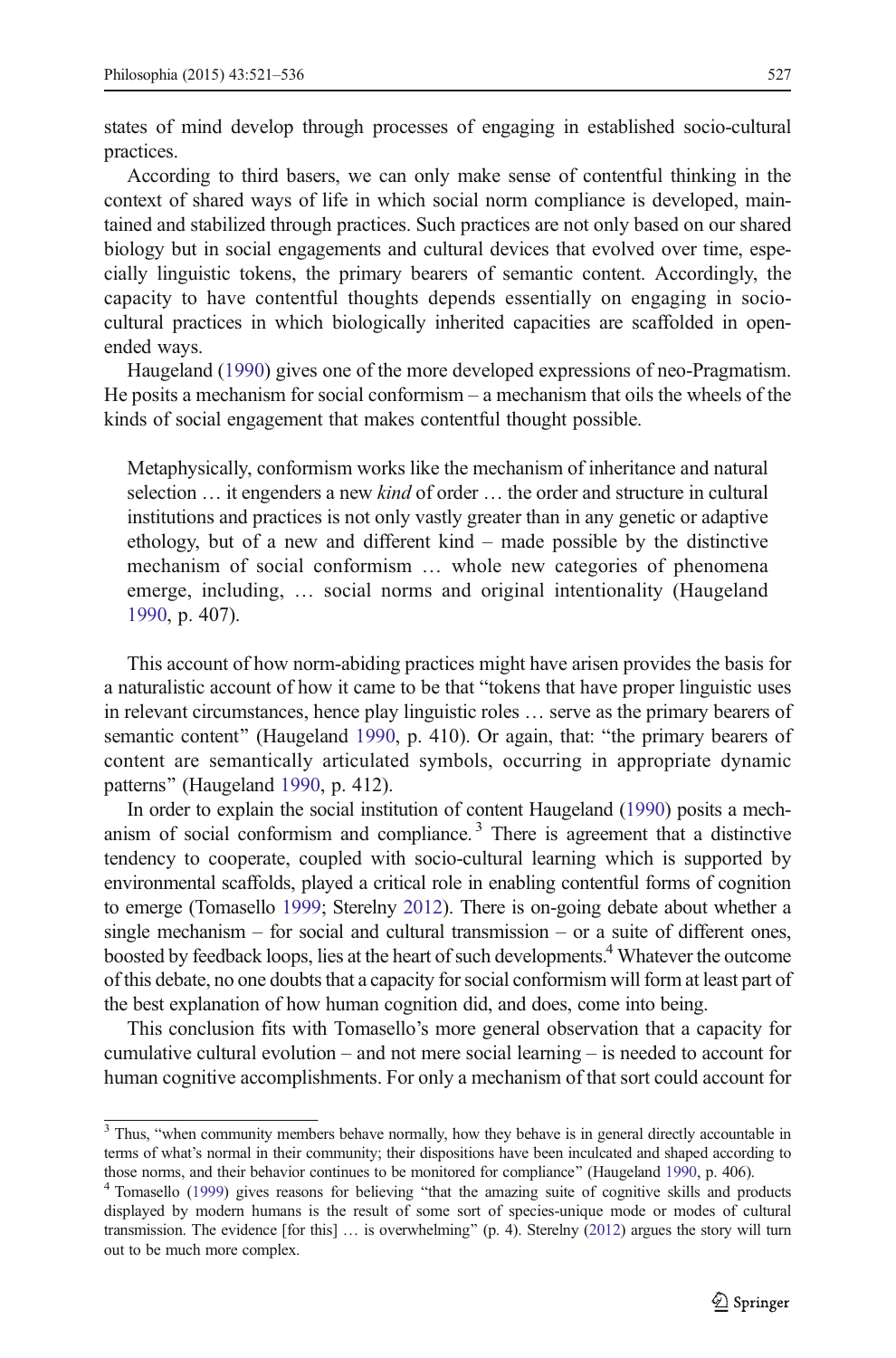the way in which humans are able to socially transmit and stabilize their achievements in the form of modifiable cultural practices, traditions and institutions. This is important for explaining how socio-cultural traditions and artifacts – including linguistic –are stable enough to be augmented over time.<sup>5</sup>

Still many regard neo-Pragmatism's third base strategy as hopeless. Many reject the very idea that socio-cultural practices *might possibly* explain the origins of contentful thought on the basis of considerations of these sorts – considerations that ensconce the assumption that capacities for contentful thought must be in place prior to learning the relevant socio-cultural norms. Fodor and Pylyshyn exhibit this sort of worry:

Language learning – including, in particular – first language learning takes a lot of thinking on the part of the learner. So, if you have to be able to talk before you are able to think, it follows that you can't learn a first language. This seems to be an embarrassment since, in point of fact, many children do so (Fodor and Pylyshyn [2015](#page-14-0), p. 14, emphasis added).<sup>6</sup>

A driving concern behind these sorts of objection is that any purported instance of conformity to a social norm will only really count as such if the agents in question harbour beliefs with the right contents – beliefs about what others are likely to do. Neo-Pragmatist proposals about the origins of content will be dismissed by anyone who accepts that contentful attitudes are needed to explain compliance to a social norm (Colombo [2013](#page-14-0)).

It is easy to rack up more examples of reasoning in the same vein that leads to the conclusion that the neo-Pragmatist proposal about the origins of content is doomed from the start (see for example Machery [2011,](#page-14-0) pp. 94–5). The common denominator in these assessments – the real reason – why neo-Pragmatism is so unpopular is that it is perceived to embed an essential tension.

Put simply: The prospects of providing a workable neo-Pragmatist account of the origins of content in socio-cultural terms are scuppered just in case:

- 1. Participating in and mastery of socio cultural practices requires intelligence;
- 2. Intelligence requires intentionality;
- 3. Intentionality requires content.

Haugeland, one of the main spokespersons for neo-Pragmatism, highlights this essential tension. On the one hand, he tells us that neo-Pragmatism "is primarily distinctive in making original intentionality essentially a social institution – part of a way of life engendered and maintained by communal conformism" (Haugeland [1990,](#page-14-0)

<sup>&</sup>lt;sup>5</sup> Unquestionably "none of the most complex human artifacts or social practices, including symbolic communication, were invented once and for all at a single moment by an individual or group of individuals^ (Tomasello [1999](#page-15-0), p. 5).<br> $\text{6}$  Elsewhere, these authors make the same point in various other ways too: "it's hard to imagine how first-

language learning could proceed in a creature that lacks quite a lot of prior conceptual sophistication" (Fodor and Pylyshyn [2015](#page-14-0), p. 15).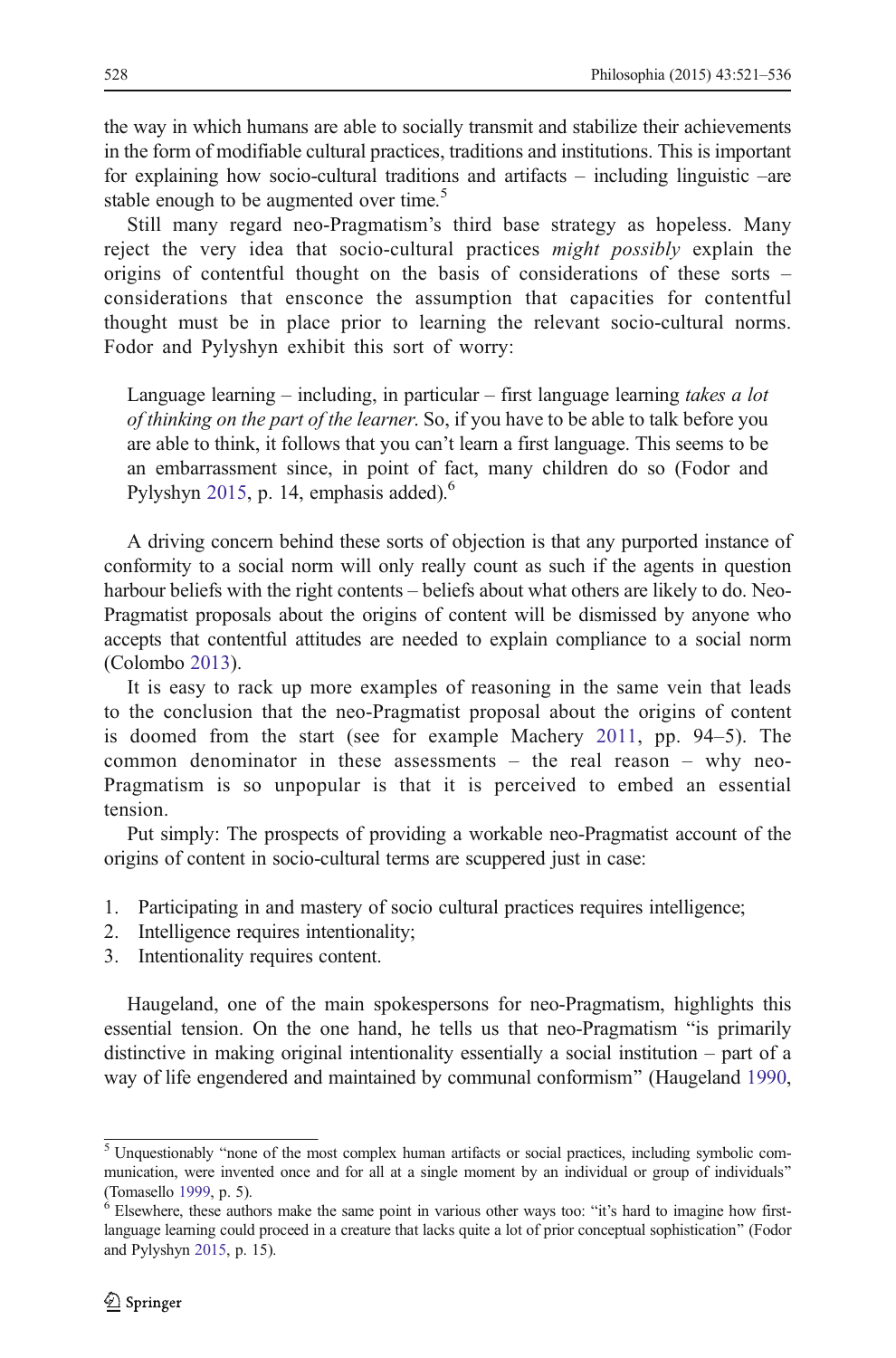p. 414). Yet, on the other hand, he tells us – as a consequence – neo-Pragmatism: Bleaves no room whatever for original intentionality in any animals, (asocial) robots, or even isolated (unsocialized) human beings^ (Haugeland [1990](#page-14-0), p. 414).

The trouble is that this last claim apparently leaves neo-Pragmatism without a means of accounting for the kinds of intelligent thinking that are needed for explaining participation in the relevant socio-cultural practices.

The puzzle is this: if all intentionality is of a piece and only derives from social practices, how is it possible that the sort of intelligent, recognitional capacities needed to explain participation in those social practices could be in place prior to their mastery? Unless intentional content is presumed to be already in place this seems impossible. And, if this is assumed then we need to have an account of content before we get to third base.

Unless the essential tension is resolved then mainstream cognitive science looks to be fully justified in assuming a "hierarchically reductionist picture ... [in which] social practices are composed of, and explained by, persons with minds^ (Clapin [2002,](#page-14-0) p. 17).

# Towards a Winning Strategy: Tactics Base-by-Base

Game over? It is  $-$  as long as a pivotal assumption, made by those on each base, remains in play. The offending assumption is that "to have intentionality is to have (semantic) content^ (Haugeland [1990](#page-14-0), p. 384). Assuming this is at the root of the team's problems: It causes first basers to try to account for content at the wrong level; it causes second basers to presuppose content without explaining it; and it commits third basers to an essential tension. This has kept Haugeland's dream team constantly fielding – for over 20 years – without ever getting up to bat, not even once!

The only way forward is to reject this assumption, distinguishing primitive, contentless from content-based forms of intentionality. By recognizing that intentionality is not all of a piece the team will finally be able to coordinate their efforts. Of course, this will involve rethinking the proper work of those playing at each station.

First things first: before saying how the players in various positions can best contribute to winning the overall game, it is crucial to be clear what sort of game they should be playing. Traditionally the game of naturalizing content has been thought to require providing reductive explanations that show how content really just equates to some decidedly natural phenomena. It would have to be demonstrated that content could be understood, without residue, in wholly non-contentful terms, say, identifying it with some natural phenomenon such as causal relations, nomic information, biological functions or the like.

Rosenberg [\(2013\)](#page-15-0) provides a standard formulation of what motivates the game of naturalizing content and what it demands:

The basic problem that intentionality raises for naturalism has been obvious enough since Descartes or even Plato [Meno, 99]: how can a clump of matter, for example, the brain or some proper part of it, have propositional content, be about some other thing in the universe. What naturalism requires is a purely physical, causal account of intentionality that itself makes no overt or covert appeal to semantical concepts (Rosenberg [2013](#page-15-0), p. 3).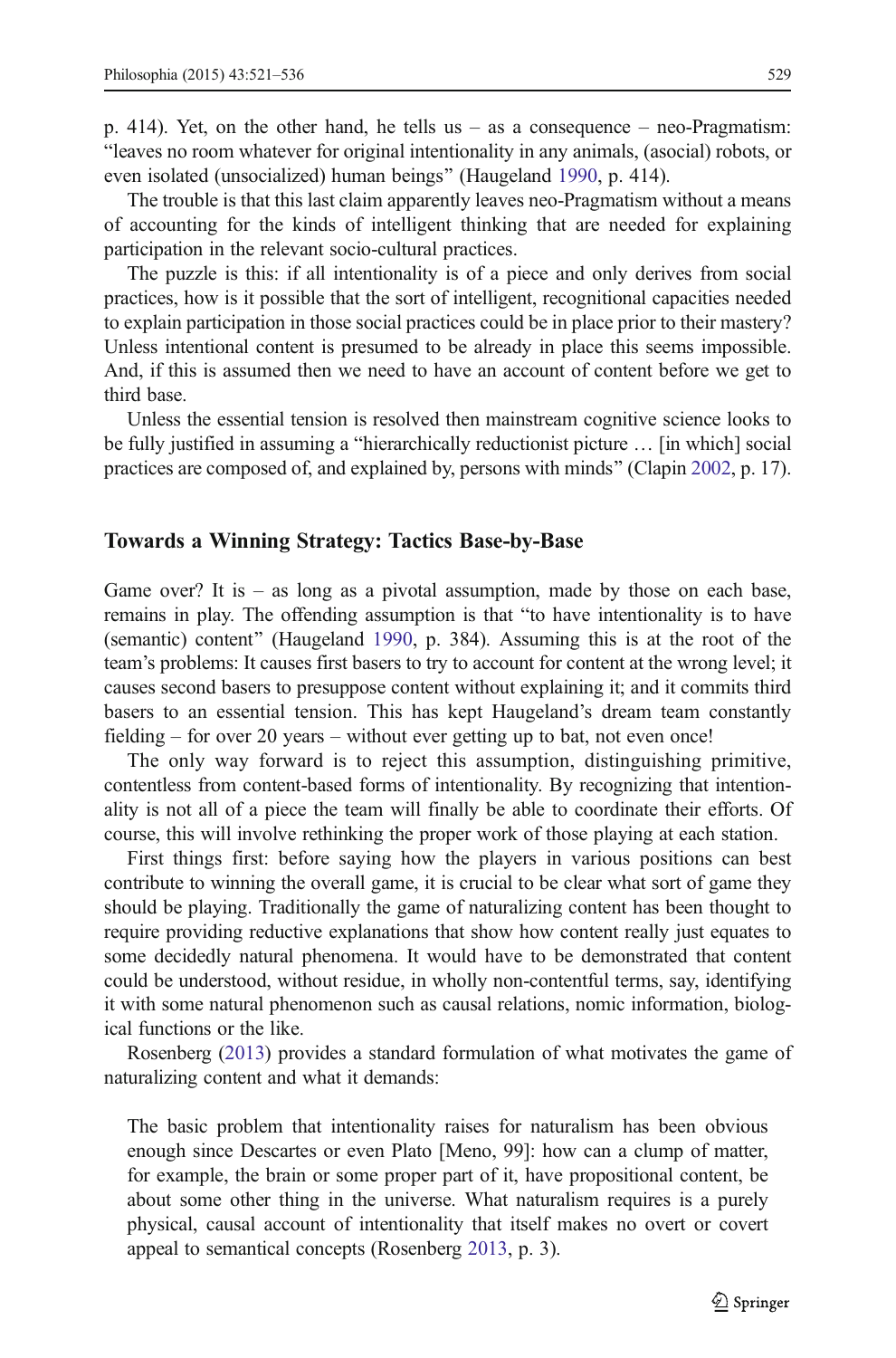If that's the game it is hardly surprising we've been playing it since Plato's day. To make any headway we must forgo attempts to provide purely reductive explanations in favour of explaining how it is possible that content could arise in the natural world. Instead of trying to naturalize content we should seek to explain the natural origins of content (see Cash [2008,](#page-14-0) p. 128).

To answer the origins question naturalistically requires appealing only to mechanisms that do not introduce anything mysterious into the story. This can be done under the auspices of Relaxed Naturalism. For Relaxed Naturalists, the philosophical agenda is to clarify the nature of some *explanandum* by investigating it in a way that draws on and seeks to harmoniously integrate the findings of a wide range of relevant empirical sciences. Thus when it comes to explaining the origins of content Relaxed Naturalists are free to appeal to any of a wide range of empirical sciences: anthropology, developmental psychology, comparative psychology, cognitive archaeology, social neuroscience and so on.

Still Relaxed Naturalists accept that "a naturalistic account of mental content must provide illuminating explanatory connections between representational content and properties that are non-semantic, non-mental and non-normative. Furthermore, it must show that content properties supervene on the physical, or at least must be compatible with such supervenience" (Shea [2013](#page-15-0), p. 497, emphasis added). The point to note is that Relaxed Naturalists do not unnecessarily restrict the tools by which those illuminating explanatory connections might be forged. Unlike the traditional game of naturalizing content the natural origins game is one we have a chance of winning, if those on each base play their proper parts.

#### First Base: From Teleosemantics to Teleosemiotics

Distinguishing intentionality construed as target-based from intentionality construed as content-involving provides first basers with a clear and achievable role to play in the All-Star team. This assumes there are two kinds of intentionality. The former, weaker notion of intentionality, call it Ur-intentionality, is not only conceptually distinct but picks out a quite independent phenomenon from the kind of intentionality that involves semantic content and 'aboutness'.<sup>7</sup> Bearing this in mind, in our view first basers' proper contribution to the larger team should only be to clarify the nature of Ur-intentionality and explain its naturalistic origins.

Why? As section one highlighted, the general consensus is that teleosemantics, the most promising naturalized theory of content, cannot deliver on its promises. Famously, Fodor ([1990](#page-14-0)) identified a crippling problem for any teleosemantic theory of content that appeals to historical explanations in order to say what in ancestral environments fixed representational content. The trouble, he observed, is that selectionist explanations, like

 $\frac{7}{7}$  Some may baulk at counting Ur-intentionality as any kind of intentionality, rejecting the very idea of Urintentionality out of hand. This is because they define intentionality and aboutness in terms of content. Intentionality is defined as "that property of many mental states and events by which they are directed at or about or of objects and states of affairs in the world" (Searle [1983,](#page-15-0) p. 1). No naturalist should be swayed by arguments based on a stipulated definition of intentionality. Intentionality is a natural phenomenon and as such it can come in many forms. The extended use we propose resurrects the idea of intentionality as "a medieval notion with philosophical roots in Aristotle and etymological roots in the Latin verb 'intendo' meaning "to aim at" or "point toward" (Flanagan [1991](#page-14-0), p. 28).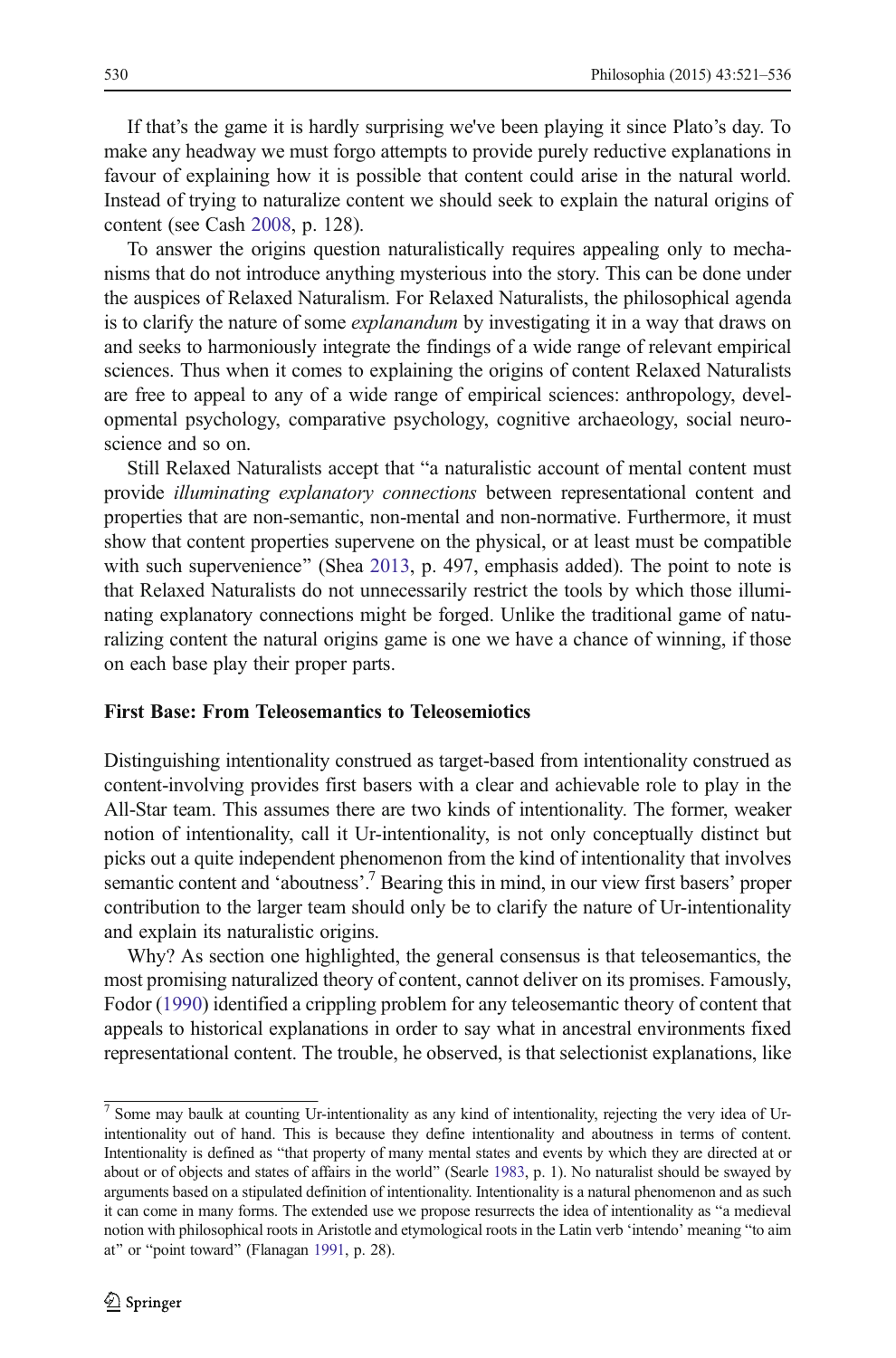historical explanations, are transparent hence extensional. Teleosemantics accounts are incapable of designating one description – out of an indefinite number of coextensional alternatives – as fixing the content of a representation.

Referring to the timeworn example, Fodor's take-home message is this: "Darwin" doesn't care how you describe the intentional object of frog snaps … Darwin cares how many flies you eat, but not what description you eat them under" (Fodor [1990](#page-14-0), p. 73, see also Rosenberg [2013,](#page-15-0) p.4).

Fair enough. But can we can put the basic strategy of teleosemantics – that of looking to natural selection to understand the most basic forms of intentionality – to fresh use? Appeals to natural selection fail to naturalize content but they suffice to explain why certain organisms are responsive to a selective range of worldly items. Biological explanations can tell us what ancestors of a particular sort of device in fact did target and thus what fixed the range of things descendant devices now respond to, extensionally speaking. Thus biology provides adequate tools for making sense of something more modest than content – it provides what is needed to understand and explain responses exhibiting a kind of Ur-intentionality that results from the targeted directedness of past organisms (Hutto [2008](#page-14-0), ch. 3; Hutto and Myin [2013\)](#page-14-0).

Trying to account for Ur-intentionality in this way is a legitimate task for first basers – one that stays true to the driving idea behind teleosemantics that evolved structures can have a kind of 'specificity' or 'directedness'. With Godfrey-Smith [\(2006\)](#page-14-0) we regard this as essentially correct. As Godfrey-Smith [\(2006\)](#page-14-0) correctly observes: "there is an important kind of natural involvement relation that is picked out by selection-based concepts of function. But this relation is found in many cases that do not involve representation or anything close to it" (Godfrey-Smith [2006,](#page-14-0) p. 60).

Reconceived along these lines the job of first basers is to explain why and how it is that some organisms' current response tendencies are what they are, to say how they came to be 'set in place' by learning or evolution. This would be to explain how and why a given creature has "been set up to be set off by something" (Prinz [2004,](#page-15-0) p. 54, emphasis added).

The good news is that Fodor's objection does not apply to the softer ambition of explaining Ur-intentionality by appeal to the selective pressures that will have operated on ancestor organisms. Understanding the current range of things to which organisms respond as a disjunction of counterfactual items is a feature of Ur-intentionality, not a problem for it. Not being a theory of intentional content familiar worries about the determinacy and specificity of content do not apply.

Most importantly, focusing only on Ur-intentionality answers a real *team* need – it enables the All-Stars to overcome the essential tension, showing how there can be a form of intentionality and thus intelligent responding that doesn't presuppose the existence of content from the get go. This is exactly what is needed at this stage in the game.

# Second Base: From Mere Ascription to Serious Ascription

Distinguishing intentional patients and intentional agents provides first basers with a clear and achievable role to play in the All-Star team. This assumes there are two kinds of intentionality.

What job should second basers be doing? Recall, they assume that content depends on certain ascriptional practices. As argued in 1.2 making sense of content in this way requires distinguishing between intentional patients and intentional agents. Intentional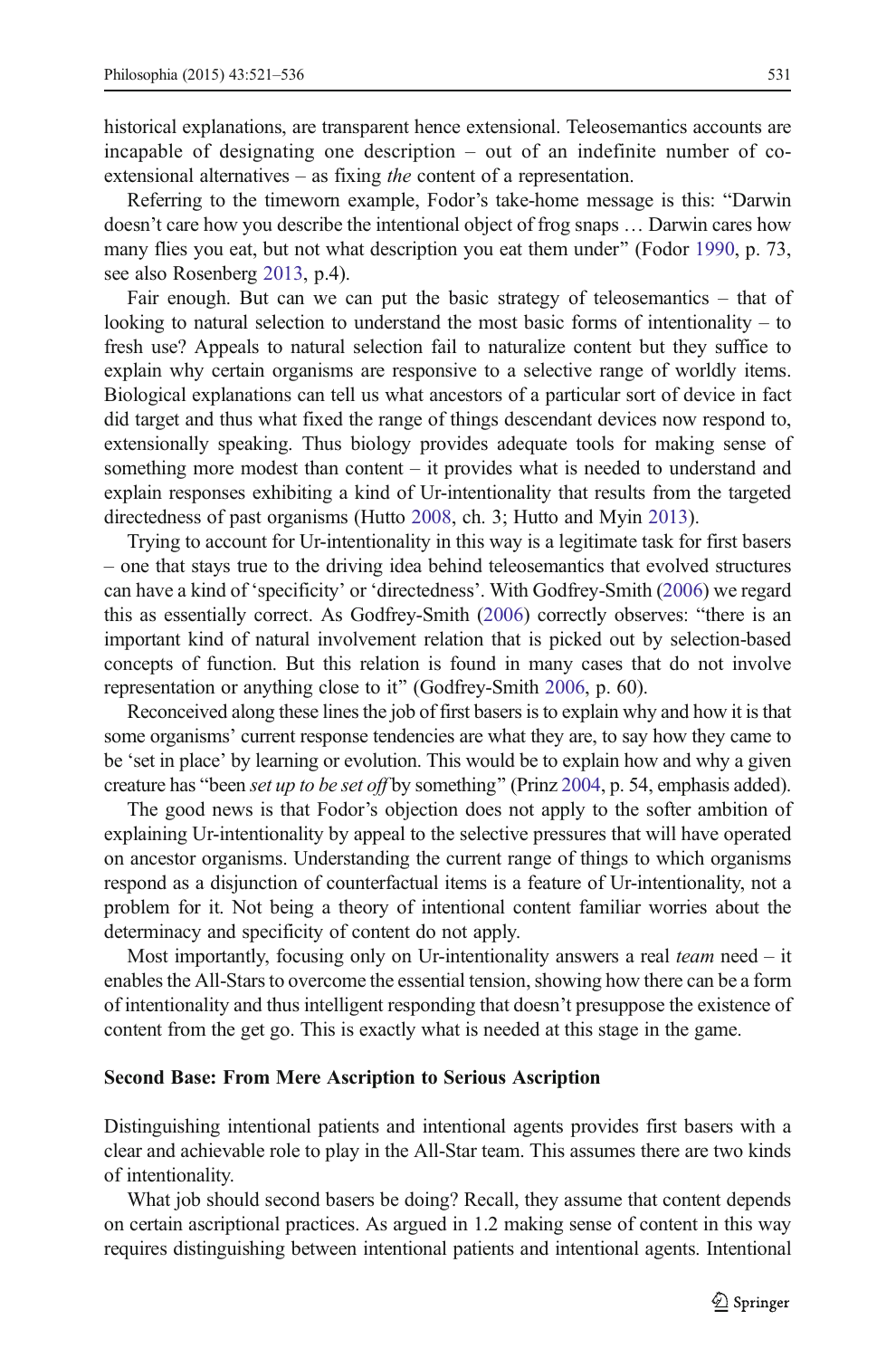patients are creatures that "might be said to 'have' beliefs desires and intentions, in the passive sense that an observer can ascribe intentional states to them^ (Cash [2008](#page-14-0), p. 125). Intentional agents are beings that can "ascribe intentional states qua intentional states" (Cash [2008](#page-14-0), p. 125).

Second basers must acknowledge this distinction in order to perform their central task of clarifying the nature of content ascribing practices. They must do so without falling foul of two common errors – errors that would lead them to undermine the work that needs to be done at first base, thus jeopardizing any possibility of accounting for the natural origins of content.

One error is to overplay the similarity between intentional patients and agents, leading to a blurring of the distinction between intentionality as content-involving and Ur-intentionality. Whereas qualifying as an intentional agent requires content-involving capacities, being an intentional patient need not. Consequently, it is only by respecting the differences between patients and agents that a story about the emergence of content can start to be told. As the analysis of Dennett's theory in 1.2 showed, overlooking these differences results in presupposing content from the very start.

Another error is to overplay the difference between intentional agents and patients. Doing so results in restricting intentionality to a small domain, one proper to intentional agents. This is the royal road to conceiving of intentional patients in mere 'as if' terms. But to go this way is to assume that the behaviour of organisms that do not ascribe intentional states cannot by any other means be conceived as truly intelligent. This is a fundamental mistake that makes it look as if there is an essential tension, namely the idea that all intentionality is contentful.

There is something else to guard against here. Failure to observe that intentionality comes in different forms can encourage the idea that it is only against the background of ascriptional practices that we can make sense of organisms targeting anything at all. For example, Cash ([2008](#page-14-0)) holds that "There is no such thing as the function of a biological mechanism, *simpliciter*, independent of human judgments, questions and explanatory interests" (p. 116). This is to treat Fodor's objection to teleosemantics as if it were a universal acid that threatens to undermine any talk of targeted responding that stops short of intentional content altogether. The root worry is that appeals to biological function to explicate the notion of a target would be illegitimate if not already cashed out in terms of an ascriptional practice.

This is a mistake. Fodor's objection should not cause us to doubt the legitimacy of functional explanations in the biological sciences across the board. If even a modest understanding of biological functions, such as described in the previous sub-section, is threatened by Fodor's challenge to teleosemantics, then Darwin too must go.<sup>8</sup> There are historical facts about what ancestral organisms interacted with in their environments that shaped, and currently constrain, the response profiles of members of any given species. Noting the existence of such facts does not, of course, suffice as a reply to Fodor's worry against teleosemantic theories of content; it does not exclude coextensional ways of specifying what organisms are targeting. Nevertheless, there is no reason to think that the facts in question are in any way, even partly, dependent on

 $8$  Fodor and Piattelli-Palmarini [\(2010\)](#page-14-0) advance general worries about Darwinism – and the idea that biological explanations cannot be taken seriously because such explanations are, necessarily, intensional (with an s). To see how these worries are easily defused see Rosenberg ([2013](#page-15-0)).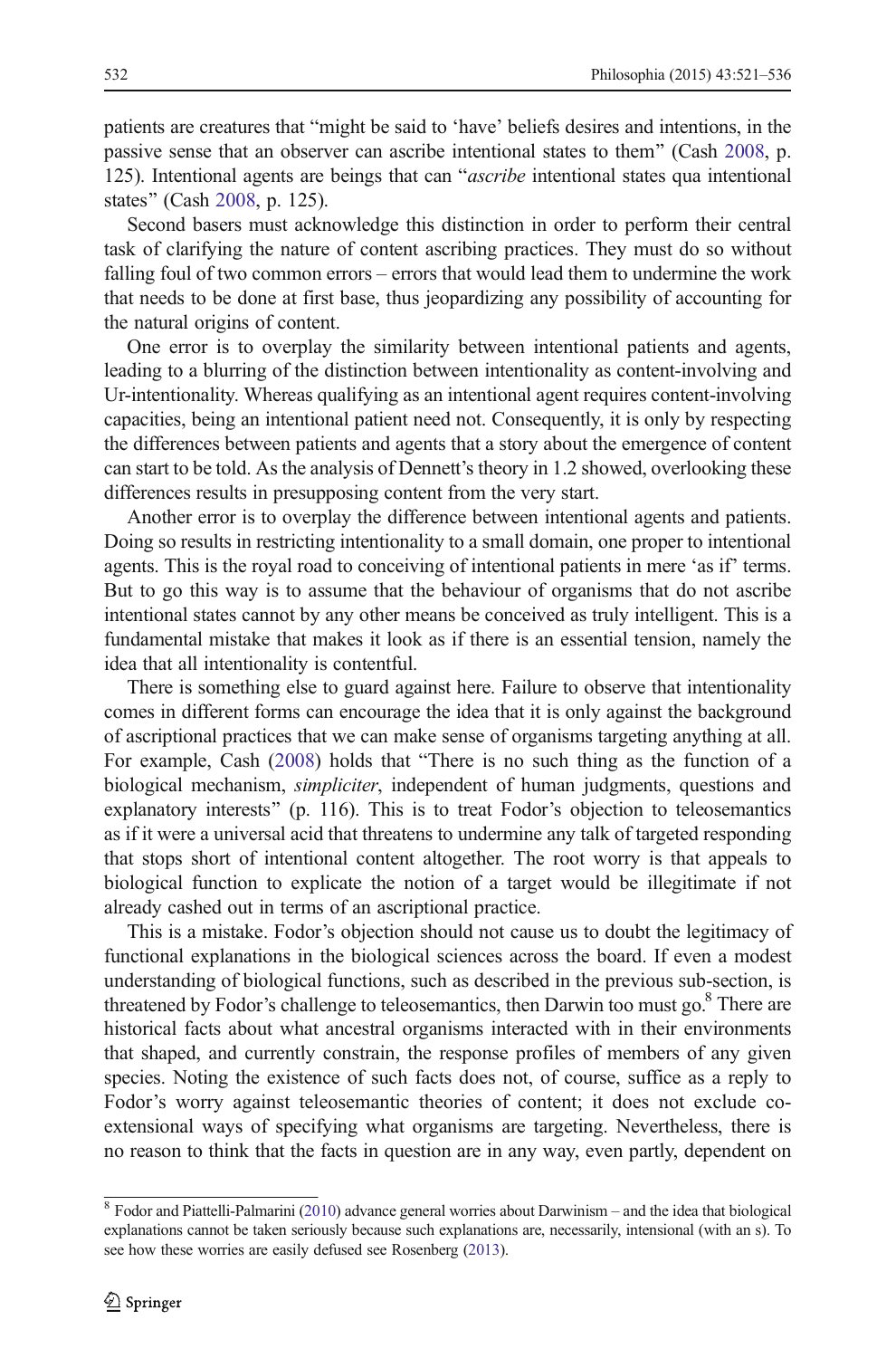our ascriptional practices. Darwin cares that frogs eat flies, even if not under any description.

In view of all this second basers need to focus their energies on clarifying the special nature of our ascriptional practices, and beware of underplaying or overplaying the similarities between intentional agents and patients. Bearing this in mind will allow second basers to appeal to facts  $-$  facts about Ur-intentionality  $-$  needed to make sense of our scientific and ascriptional practices.

But the question remains how did content ascribing practices come on the scene in the first place?

#### Third Base: From Social Conformism to the Origins of Content

To play their part third basers must acknowledge the distinction between Urintentionality and content-involving intentionality. As we have seen the distinction plays a central role for both first and second basers; their respective contributions are aimed at understanding one or other of these two forms of intentionality. What is missing from the story is an account of how to bridge the gap between the two. This is precisely what third basers can provide. There are two things to note.

First, if third basers are to succeed, they must recognize the existence of Urintentionality; for only then can the essential tension be overcome. But recognizing Ur-intentionality, as reconceived by first basers, has other advantages; it provides fresh tools for neo-Pragmatists to use in explaining how organisms progressed from Urintentionality to content-involving forms of intentionality.

Elaborating a little, what the neo-Pragmatist account sketched in 1.3 lacks is an account of how social practices are possible without having concepts about the other's beliefs, desires, intentions and thus the concept of belief, intention or desire. A third base account of the emergence of content that avoids the essential tension places contentinvolving intentionality only in the context of special sorts of socio-cultural norms. It also assumes that our species-wide biologically based tendencies constitute the platform through which content first arises on the scene. This is to take for granted that biological forces put in place mechanisms that enable individual learning which work in conjunction with mechanisms for the social inheritance of culturally evolved devices.<sup>9</sup>

These mechanisms do not require individuals to purposefully comply with rules from the get go. Instead the mechanism of social conformity that gets the practice of learning and teaching off the ground can be understood as a mechanism to be *set up by* others and to set up others.<sup>10</sup>

Secondly, third basers also need to ensure that their explanations respect the special properties of ascriptive practices. They have powerful explanatory tools – such as

<sup>&</sup>lt;sup>9</sup> In order to explain the mechanisms that make possible mutual learning and interaction third basers can and must help themselves to a richer set of tools than the ones available to neo-Behaviourists like Quine. Thus, when appealing to biology to understand interaction and similarity in responses they must not understand the Bindividual tendencies to find certain things perceptually similar … [as] … a matter of effect on the subject: a question of reaction" (Quine [1995,](#page-15-0) p. 17). Rather the similarities in question must be understood in terms of

subjects responding to the same things in the same basic ways.<br><sup>10</sup> See Tomasello ([1999](#page-15-0)), Rakoczy et al. ([2008](#page-15-0)) and Csibra and Gergely [\(2009\)](#page-14-0). These authors claim that learning and teaching are biologically inherited capacities with species relative traits. They all argue that teaching and learning norm-abiding behaviour are to be understood as biologically inherited human capacities.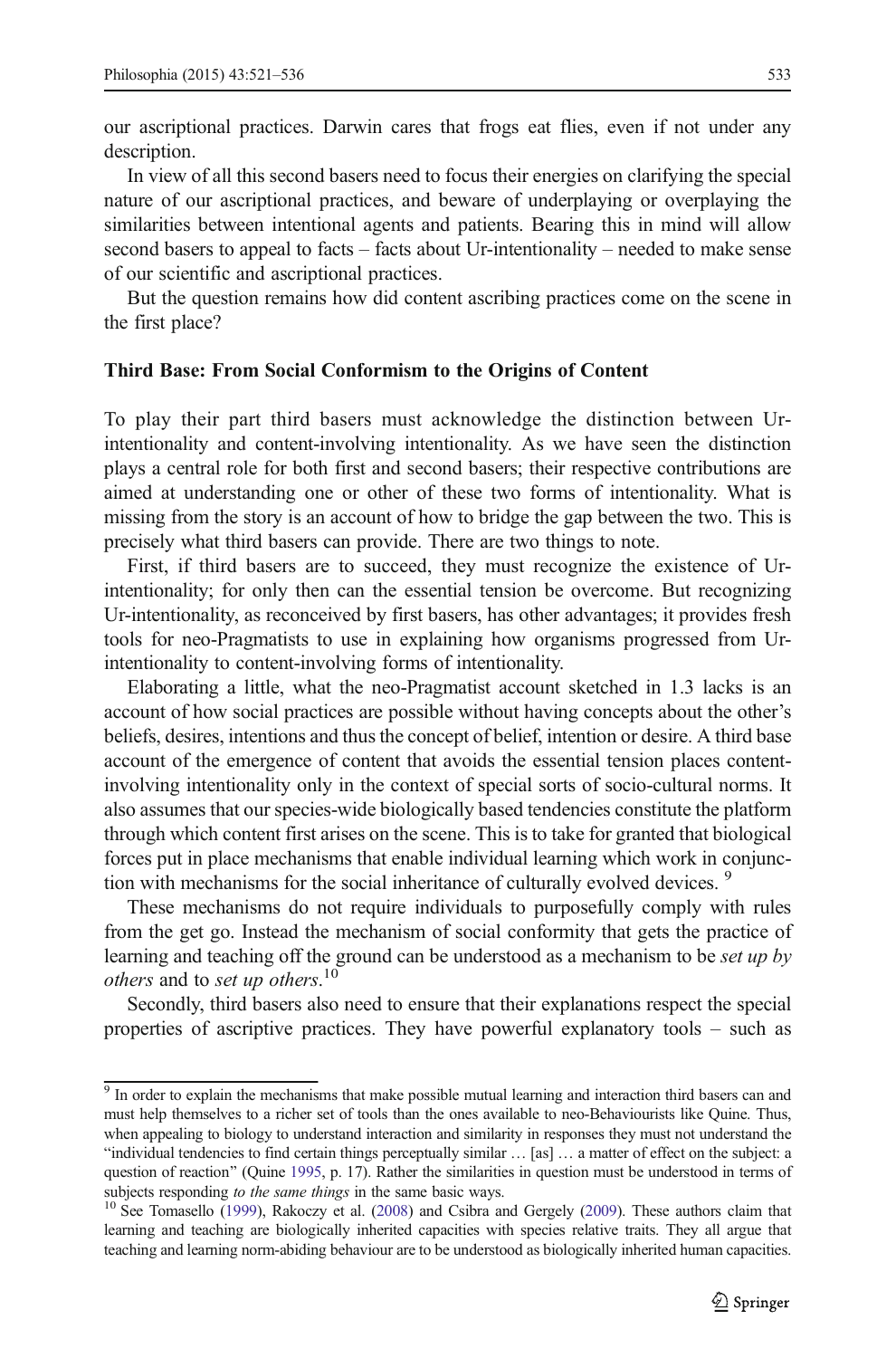mechanisms of social conformism – at their disposal. But to make proper use of them they must not confuse their task with that of the second basers. Rather they must make use of the descriptive, clarificatory work of second basers. Failure to do so results in the temptation to conflate truth-telling practices with consensus, misunderstanding the very nature of the practices at issue. What is lost in the process is the possibility of making proper sense of truth talk.

Third basers must always keep in mind that truth-telling practices are special in as far as they involve not only socially responding to things but doing so by representing them as being thus and so, independently of what we say about them.<sup>11</sup> In contrast with other intelligent dealings with the environment, these content-involving practices contain a special sense of going wrong: this is not just falling in line with what is acceptable for the community but being correct or incorrect according to how things are anyway. These practices differ essentially from ways of dealing with the world that do not represent it.

Keeping this in mind is essential for third basers; their job is to give a naturalistic explanation of how normative content-involving practices evolved without trying to justify them in terms of their proposed explanation.<sup>12</sup> Once their quarry is in focus, neo-Pragmatists will be able to develop credible stories about the emergence of content, providing the details that are still missing in the natural history of its origins

#### Getting the All-Stars Back in the Game

It should be clear which jobs must be carried out at each base for the whole team to play together effectively. Teleosemiotics provides the platform - the first step - that allows us to understand the emergence of content in a naturalist framework. It provides a conception of basic cognition and intelligence as directedness and responsiveness understood in biological terms, as capacities based in facts of natural history. This allows us to understand organismic capacities to respond to the environment and each other without presupposing content. Second base elaborates the connection between content and ascriptional practices, pointing out the continuity of different kinds of intentionality and their differences. Third basers have the task of telling the story about how contentful practices of the sort described by ascriptionists acquired their actual form by describing the mechanisms that account for their emergence.

We realise that by describing the overall strategy we have only provided the prolegomena for the naturalistic enterprise we recommend. To be sure, fleshing out the details of this story is still an open matter that calls for the integration of work from a whole range of empirical scientists and philosophers.

Much remains to be said about the nature of language, social engagement and cognition, and cultural devices  $-$  to name a few crucial topics  $-$  if the details of this story are to be filled in. And there are plausible candidates of the sort needed coming from the natural and human sciences alike that can help filling in such details. The

 $11$  Truth-telling practices satisfy what McDowell calls "a familiar intuitive notion of objectivity" an idea that requires "the conception of how things could correctly be said to be anyway – whatever, if anything, we in fact go on to say about the matter" (McDowell [1998](#page-14-0), p. 222).  $\frac{12}{12}$  Second basers realise that we cannot use evolution to justify any of our content attributing norms (Cash

[<sup>2008,</sup>](#page-14-0) p. 100). Ascriptional practices involve a kind of circularity in that the only justification that can be given of a particular ascription is in terms of other contentful ascriptional devices (Davidson [1984](#page-14-0)).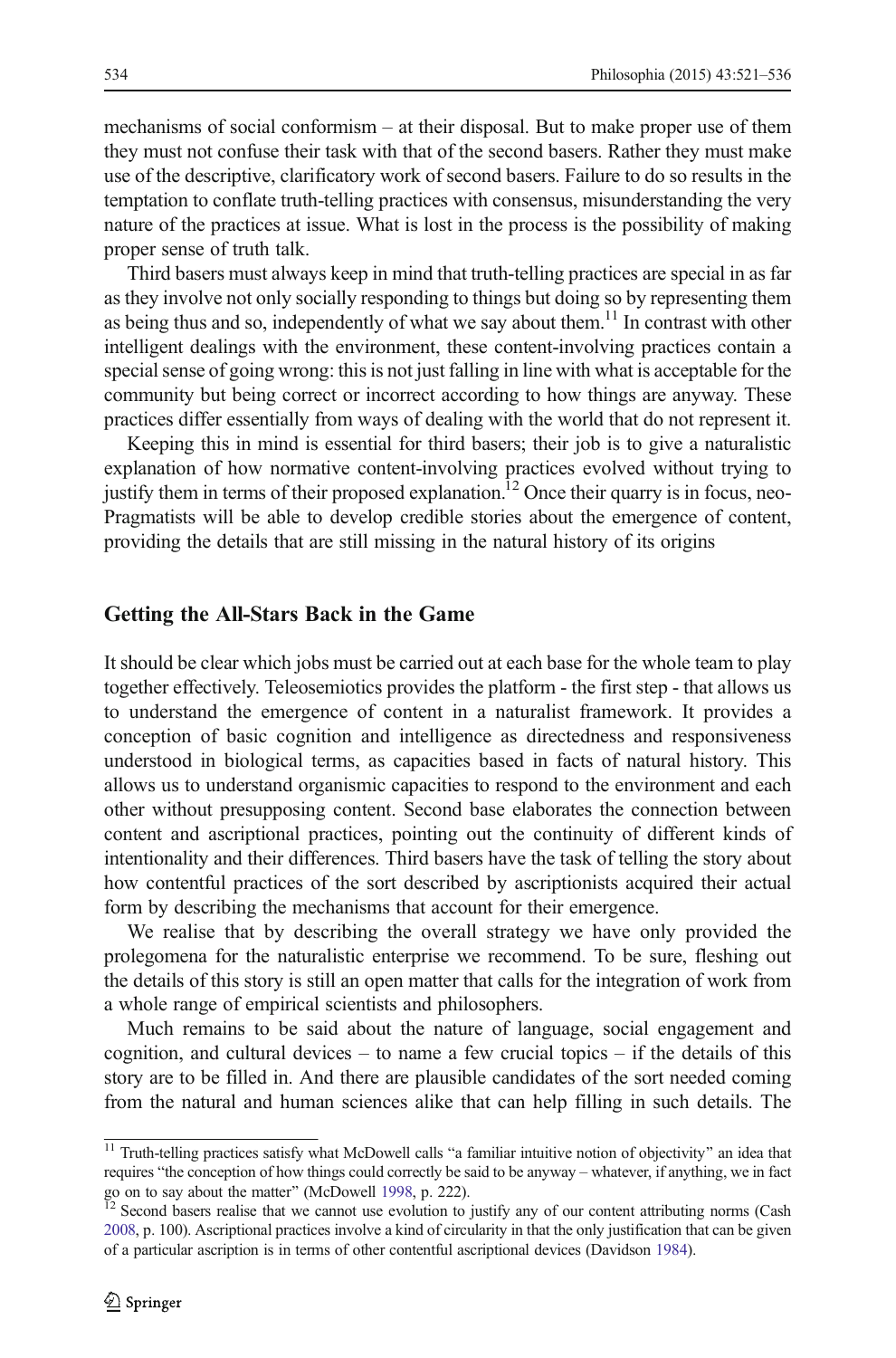<span id="page-14-0"></span>important point being made here is that by integrating the contributions of different theories a possible story can start to be told about the natural origins of content.

# Conclusion

Summing up. Our diagnosis is that too many star players have been trying to win the naturalizing content game by themselves, undermining the efforts of their teammates in the process. It must be remembered too that baseball is ultimately a team game and no individual player can cover all of the bases.

Our solution is to put the All-Stars under new management. The players on each base must be given new direction, demarcating their specific roles in the larger game. Only then will the All-Stars start to function effectively as a team – only then is it likely that they will finally get their innings and maybe, just maybe, win the game.

#### References

Burge, T. (2010). The origins of objectivity. Oxford: Oxford University Press.

- Cash, M. (2008). The normativity problem: Evolution and naturalized semantics. Journal of Mind and Behavior, 29(1–2), 99–138.
- Clapin, H. (Ed.). (2002). The philosophy of mental representation. Oxford: Oxford University Press.
- Colombo, M. (2013). Explaining social norm compliance. A plea for neural representations. Phenomenology and the Cognitive Sciences.
- Csibra, G., & Gergely, G. (2009). Natural pedagogy. Trends in Cognitive Sciences, 13(4), 148–153.
- Davidson, D. (1984). Inquiries into truth and interpretation. Oxford: Clarendon.
- Dennett, D. C. (1985). Brainstorms. Cambridge: MIT Press.
- Dennett, D. C. (1987). The intentional stance. Cambridge: MIT Press.
- Dennett, D.C. (2009). Intentional systems theory. In B. McLaughlin, A. Beckermann, & S. Walter (Eds.), The Oxford handbook of philosophy of mind (pp. 339–50). Oxford University Press: Oxford.
- Dretske, F. I. (1988). Explaining behaviour: Reasons in a world of causes. Cambridge: MIT Press.
- Flanagan, O. (1991). The science of the mind. Cambridge: MIT Press.
- Fodor, J. (1990). A theory of content and other essays. Cambridge: MIT Press.
- Fodor, J. A. (2008). LOT 2: The language of thought revisited. Oxford: Oxford University Press.
- Fodor, J.A. (2013). Meaningful Words Without Sense, and Other Revolutions. 3: AM Magazine. [http://www.](http://www.3ammagazine.com/3am/words-without-sense-and-other-revolutions/) [3ammagazine.com/3am/words-without-sense-and-other-revolutions/](http://www.3ammagazine.com/3am/words-without-sense-and-other-revolutions/)
- Fodor, J. A., & Piattelli-Palmarini, M. (2010). What Darwin got wrong. London: Profile Books.
- Fodor, J. A., & Pylyshyn, Z. W. (2015). Minds without meanings: An essay on the content of concepts. Cambridge: MIT Press.
- Godfrey-Smith, P. (2006). Mental representation, naturalism and teleosemantics. In G. Macdonald & D. Papineau (Eds.), Teleosemantics (pp. 42–68). Oxford: Oxford University Press.
- Haugeland, J. (1990). The intentionality all-stars. Philosophical Perspectives, 4, 383–427.

Haugeland, J. (1993). Pattern and being. In B. Dahlbom (Ed.), *Dennett and his critics* (pp. 52–69). Oxford: Blackwell.

- Haugeland, J. (1998). Truth and rule-following. In Having thought: Essays in the metaphysics of mind (pp. 305–361). Cambridge: Harvard University Press.
- Hutto, D. (2008). Folk-psychological narratives. The sociocultural basis of understanding reasons. Cambridge: MIT Press.
- Hutto, D. D., & Myin, E. (2013). Radicalizing enactivism: Basic minds without content. Cambridge: MIT Press.

Machery, E. (2011). A better philosophy for a better psychology: Comment on Slaney and Racine. Journal of Theoretical and Philosophical Psychology, 31(2), 90–95.

- McGinn, C. (1989). Mental content. Oxford: Blackwell.
- McDowell, J. 1998. Mind, value and reality. Cambridge, MA: Harvard University Press.
- Millikan, R. G. (1984). Language, thought and other biological categories. Cambridge: MIT Press.
- Millikan, R. G. (1993). White queen psychology and other essays for Alice. Cambridge: MIT Press.